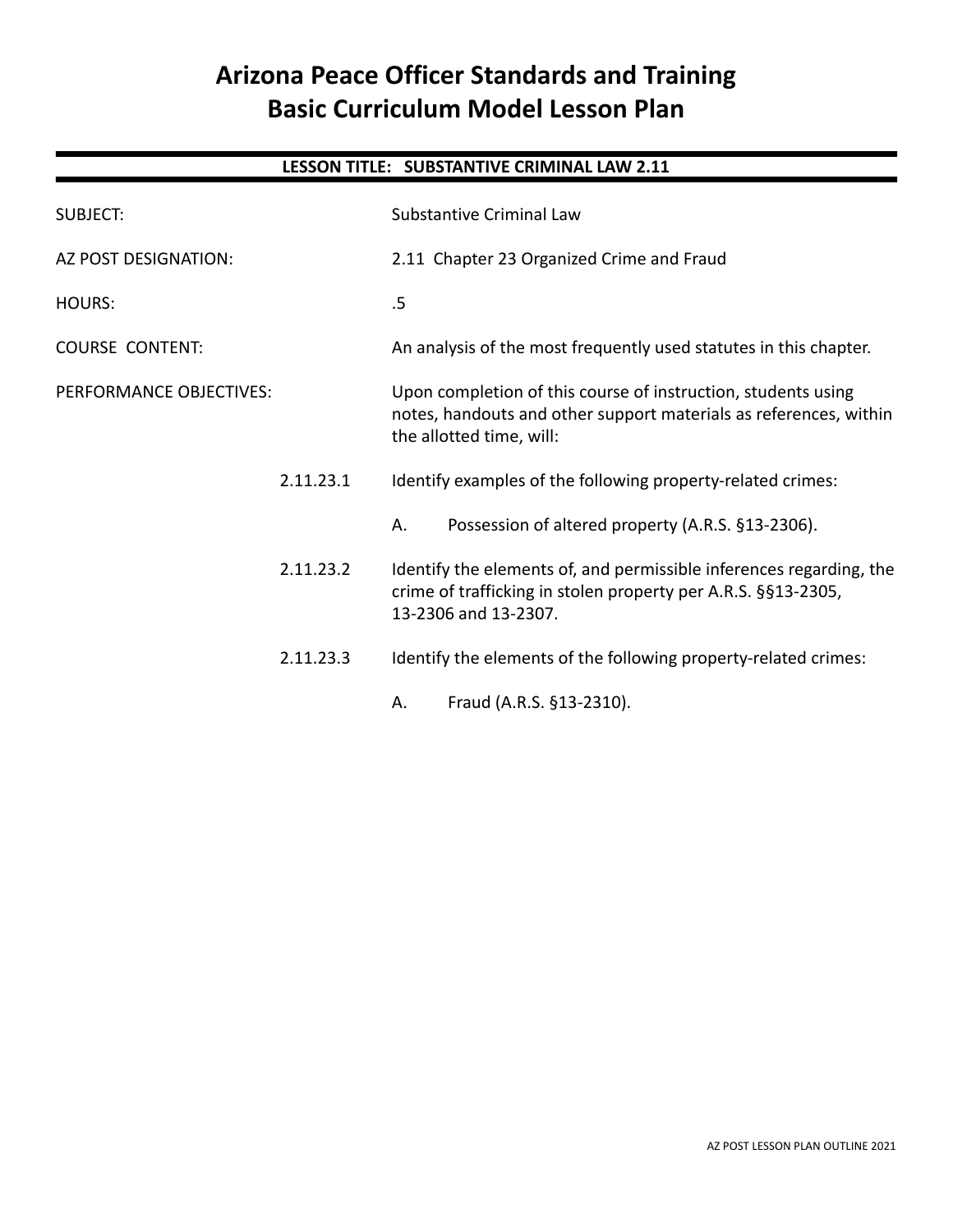## **LESSON TITLE: SUBSTANTIVE CRIMINAL LAW CHAPTER 23 ORGANIZED CRIME AND FRAUD PAGE: 2**

| DATE FIRST PREPARED:               | November 2000                                            |                     |
|------------------------------------|----------------------------------------------------------|---------------------|
| PREPARED BY:                       | <b>SME Committee</b>                                     |                     |
| <b>REVIEWED – REVISED:</b>         | <b>SME Committee</b>                                     | DATE: May 2002      |
| REVIEWED - REVISED:                | Sgt. George Sloane, TPD                                  | DATE: August 2002   |
| REVIEWED - REVISED:                | AZ POST (Word)                                           | DATE: June 2003     |
| REVIEWED - REVISED:                | SME Committee (hours changed)                            | DATE: October 2006  |
| REVIEWED - REVISED:                | <b>SME Committee</b>                                     | DATE: February 2009 |
| <b>REVIEWED - REVISED:</b>         | <b>SME Committee</b>                                     | DATE: November 2011 |
| <b>REVIEWED - REVISED:</b>         | <b>SME Committee</b>                                     | DATE: August 2019   |
| REVIEWED - REVISED:                | <b>SME Committee</b>                                     | DATE: February 2021 |
| REVIEWED – <b>REVISED</b> :        | AZPOST (DocX)                                            | DATE: January 2022  |
| REVIEWED - REVISED:                |                                                          | DATE:               |
| REVIEWED – REVISED:                |                                                          | DATE:               |
| AZ POST - APPROVAL:                | <b>Steve Enteman</b>                                     | DATE: August 2019   |
| AZ POST – APPROVAL:                | <b>Mandy Faust</b>                                       | DATE: February 2021 |
| AZ POST – APPROVAL:                | Lori Wait                                                | DATE: January 2022  |
| <b>INSTRUCTOR REFERENCES:</b>      | A.R.S. Title 13                                          |                     |
| <b>CLASS LEVEL:</b>                | Student                                                  |                     |
| <b>TRAINING AIDS:</b>              | http://www.azleg.gov/ArizonaRevisedStatutes.asp          |                     |
| INSTRUCTIONAL STRATEGY:            | Interactive lecture.                                     |                     |
| <b>SUCCESS CRITERIA:</b>           | 70% or higher on a written, multiple-choice examination. |                     |
| <b>COMPUTER FILE NAME:</b>         | 2-11 Ch 23 Organized Crime & Fraud                       |                     |
| DATE OF RELEASE TO THE SHARE FILE: | May 27, 2022                                             |                     |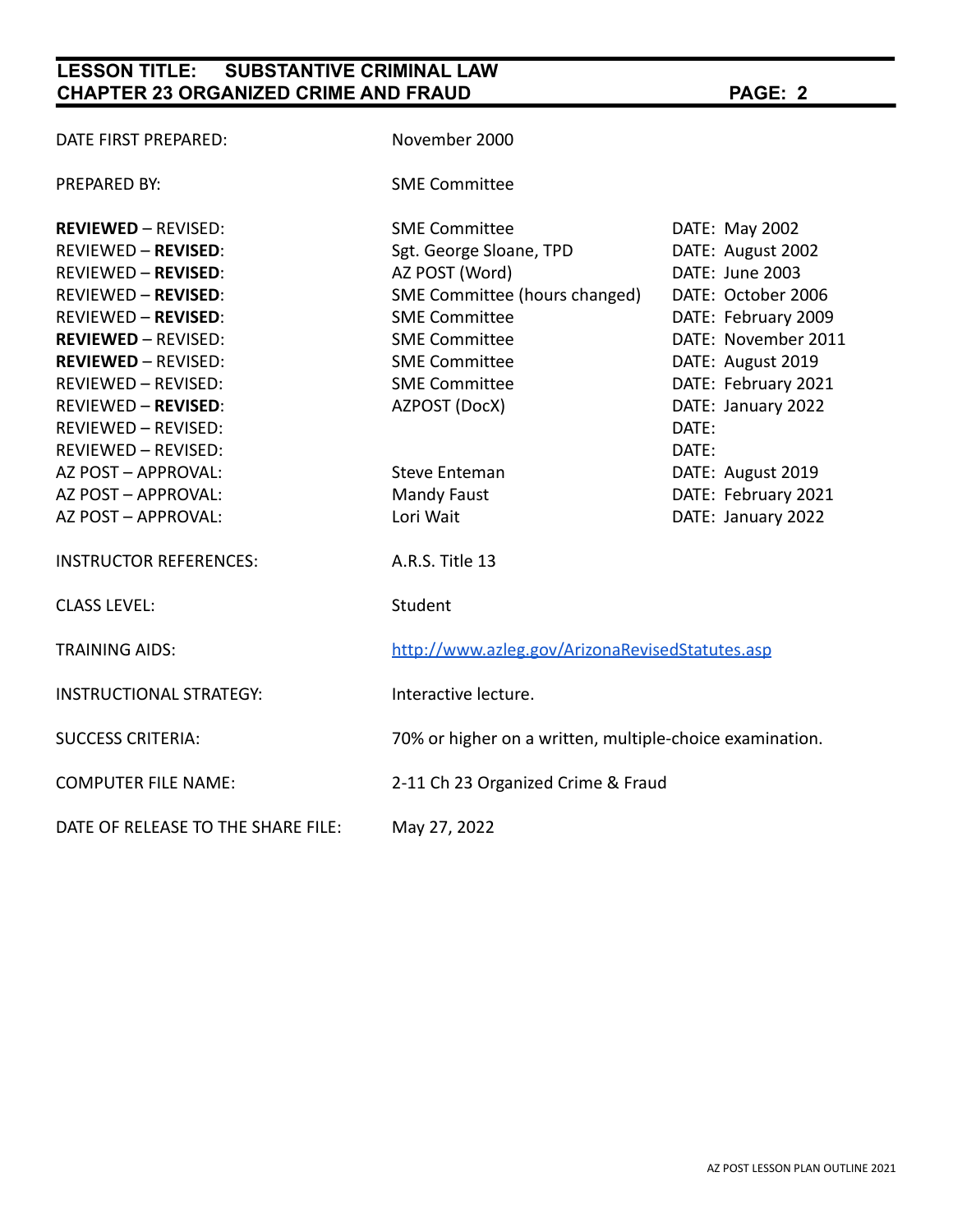#### **I. INTRODUCTION**

- A. Instructor (self) introduction.
- B. Preview of performance objectives. *INSTRUCTOR NOTE: Use if taught as a "stand alone" lesson plan.*

#### **II. DEFINITIONS**

- A. For the purposes of A.R.S. §§13-2305, 13-2306 and 13-2307:
	- 1. Dealer in property means any person who buys or sells property as a business.
	- 2. Stolen property means of another as defined in A.R.S. §13-1801 that has been the subject of any unlawful taking.
	- 3. Traffic means to sell, transfer, distribute, dispense or otherwise dispose of stolen property to another person or to buy, receive, possess or obtain control of stolen property with the intent to sell, transfer, distribute or otherwise dispose of to another person.
- B. For the purposes of this chapter:
	- 1. Biological agent means any microorganism, virus, infectious substance or biological product that may be engineered through bio-technology or any naturally occurring or bio-engineered component of any microorganism, virus, infectious substance or biological product that is capable of causing any of the following:
		- a. Death, disease or physical injury to a human, animal, plant or other living organism.
		- b. The deterioration or contamination of air, food, water, equipment, supplies or material of any kind.
	- 2. Communication service provider has the same meaning as prescribed in A.R.S. §13-3001.
	- 3. Explosive agent means an explosive as defined in A.R.S. §13-3101 and flammable fuels or fire accelerants in amounts over 50 gallons, but excludes:
		- a. Fireworks as defined in A.R.S. §36-1601.
		- b. Firearms.
		- c. A propellant-actuated device or propellant-actuated industrial tool.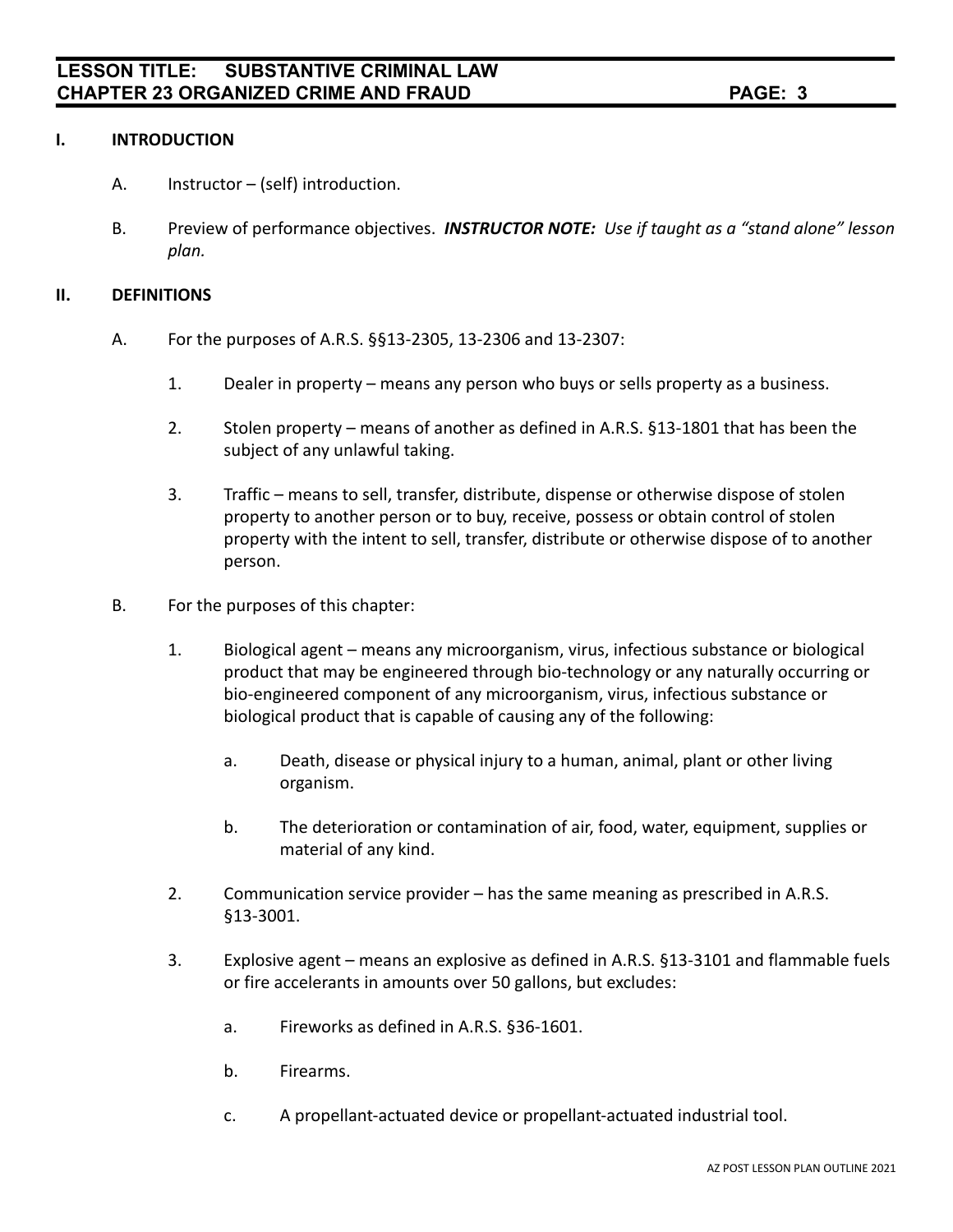- d. A device that is commercially manufactured primarily for the purpose of illumination.
- e. A rocket having a propellant charge of less than four (4) ounces.
- 4. Material support or resources includes money or other financial securities, financial services, lodging, sustenance, training, safe houses, false documentation or identification, communications equipment, facilities, weapons, lethal substances, explosives, personnel, transportation, disguises and other physical assets, but does not include medical assistance, legal assistance or religious materials.
- 5. Public establishment means a structure that is owned, leased or operated by this state or a political subdivision of this state or a health care institution as defined in A.R.S. §36-401.
- 6. Terrorism means any felony, including any completed or preparatory offense, that involves the use of a deadly weapon or a weapon of mass destruction or the intentional or knowing infliction of serious physical injury with the intent to either:
	- a. Influence the policy or affect the conduct of this state or any of the political subdivisions, agencies or instrumentalities of this state.
	- b. Cause substantial damage to, or substantial interruption of, public communications, communication service providers, public transportation, common carriers, public utilities, public establishments or other public services.
	- c. Intimidate or coerce a civilian population and further the goals, desires, aims, public pronouncements, manifestos or political objectives of any terrorist organization.
- 7. Toxin means the toxic material of plants, animals, micro-organisms, viruses, fungi or infectious substances or a recombinant molecule, whatever its origin or method of reproduction, including:
	- a. Any poisonous substance or biological product that may be engineered through bio-technology and that is produced by a living organism.
	- b. Any poisonous isomer or biological product, homolog (similar) or derivative of such substance.
- 8. Vector means a living organism or molecule, including a recombinant molecule or biological product that may be engineered through bio-technology, that is capable of carrying a biological agent or toxin to a host.
- 9. Weapon of mass destruction means: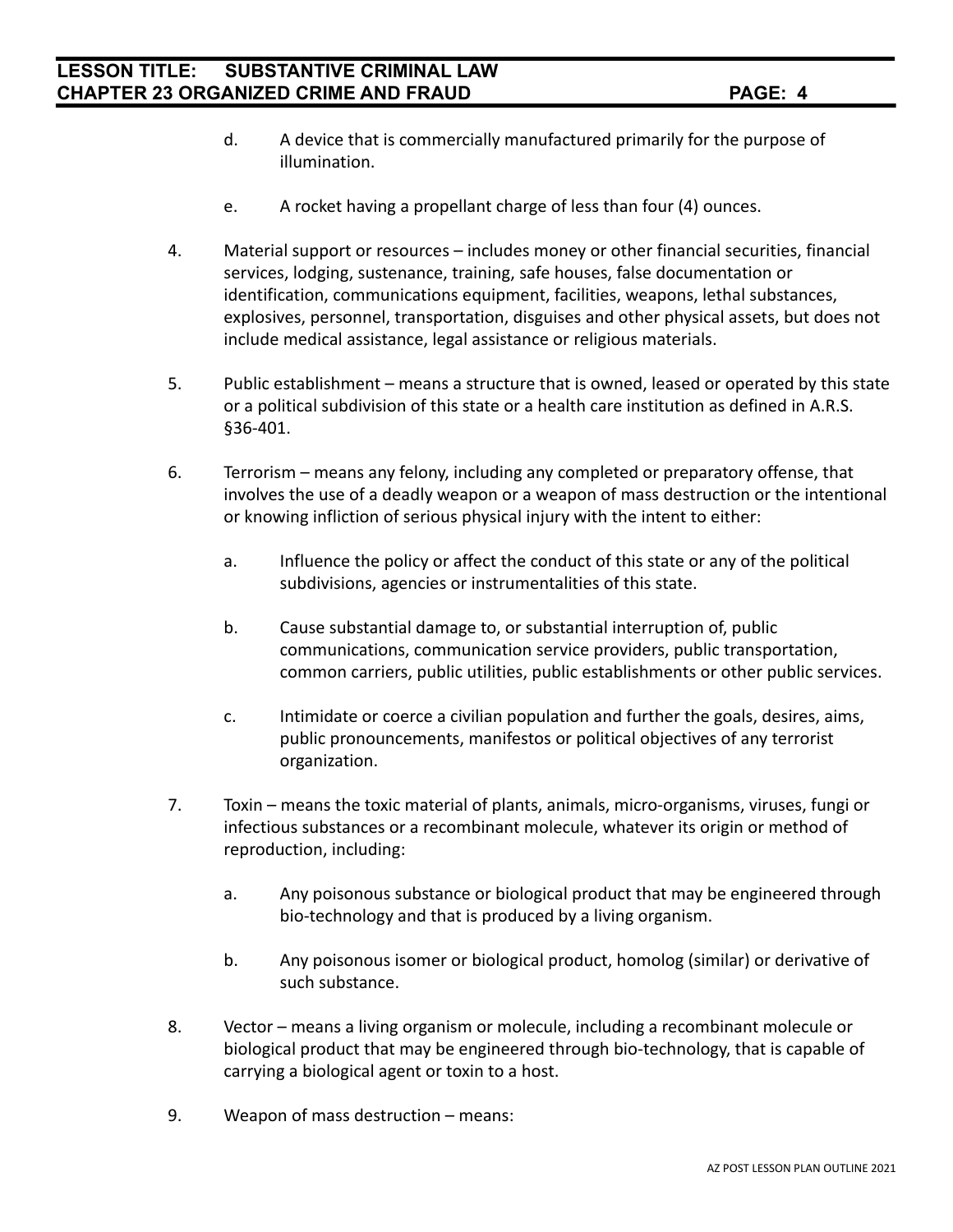- 
- a. Any device or object that is designed, or that the person intends to use, to cause multiple deaths or serious physical injuries through the use of an explosive agent or the release, dissemination or impact of a toxin, biological agent, poisonous chemical or its precursor or any vector.
- b. Except as authorized and used in accordance with a license, registration or exemption by the radiation regulatory agency pursuant to A.R.S. §30-672, any device or object that is designed, or that the person intends to use, to release radiation or radioactivity at a level that is dangerous to human life.

#### **III. 13-2305 – PERMISSIBLE INFERENCES P. O. 2.11.23.2**

- A. This statute is an explanation of inferences available to law enforcement personnel and a jury when dealing with the crimes of trafficking in stolen property and possession of stolen property.
- B. In an action for trafficking in stolen property:
	- 1. Proof of possession of property recently stolen, unless satisfactorily explained, giveS rise to an inference that the person in possession of the property was aware of the risk that it had been stolen or in some way participated in its theft.
	- 2. Proof of the purchase or sale of stolen property at a price substantially below its fair market value, unless satisfactorily explained, gives rise to an inference that the person buying or selling the property was aware of the risk that it was stolen.
	- 3. Proof of the purchase or sale of stolen property by a dealer in property out of the regular course of his/ her business or without the usual indicia of ownership other than mere possession, unless satisfactorily explained, gives rise to an inference that the person buying or selling the property was aware of the risk that it had been stolen.

#### **IV. 13-2306 – POSSESSION OF ALTERED PROPERTY P. O. 2.11.23.1A**

# **P. O. 2.11.23.2**

- A. A person who is a dealer in property and recklessly possesses property wherein the permanent identifying features of which (including serial numbers or labels) have been removed or in any fashion altered is guilty of a felony.
- B. It is a defense to a prosecution under this statute that a person has lawfully obtained a special serial number pursuant to A.R.S. §28-320, lawfully possesses the usual indicia of ownership in addition to mere possession or has obtained consent of the manufacturer of the property.
- C. This section imposes on a dealer in property a duty to make sure property he/she deals in does not have altered numbers or other identifying features.
	- 1. The statute is aimed at pawn shop owners, car dealers or other merchants who assume the functions of a fence by buying and selling stolen property.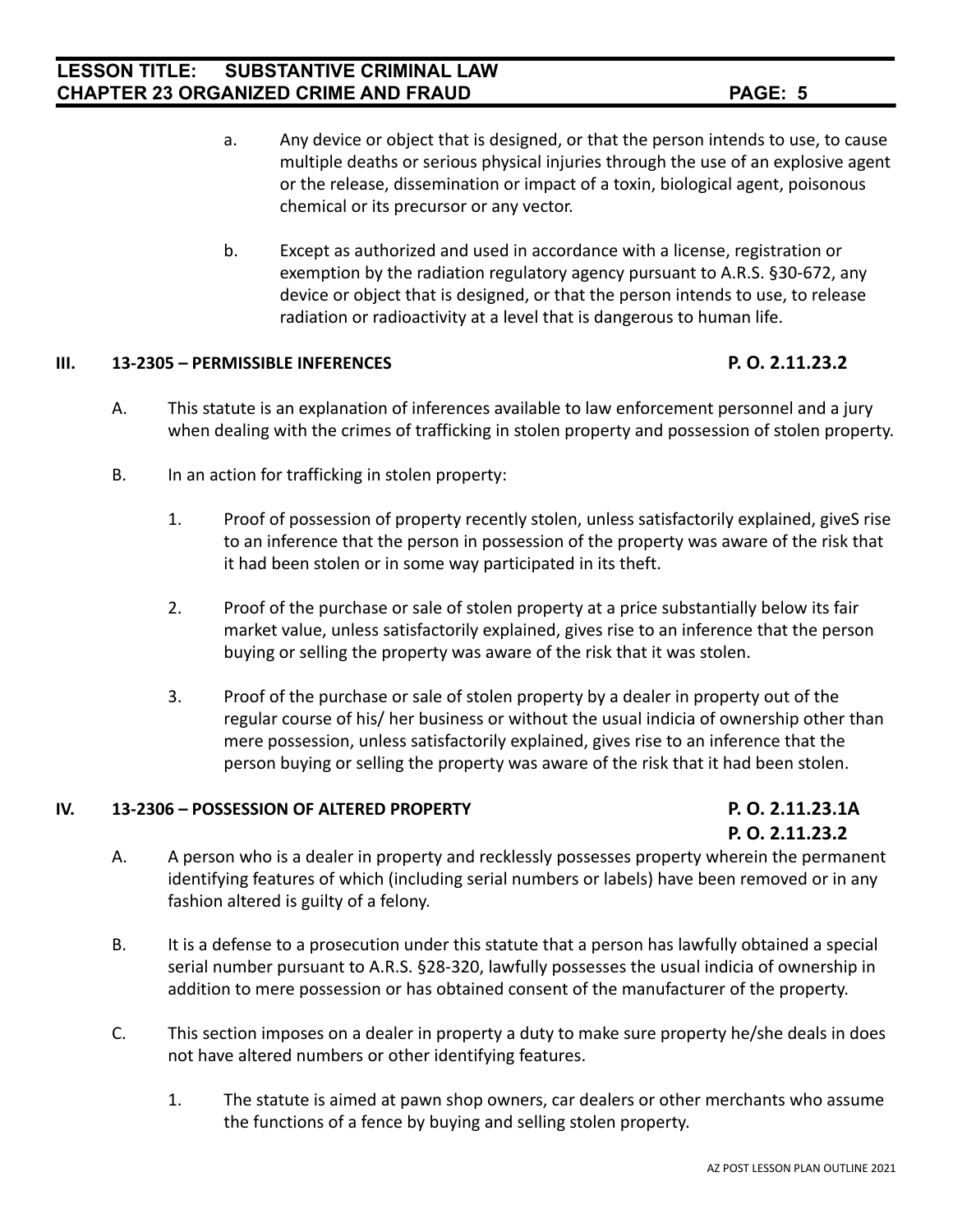2. The term "usual indicia of ownership" presumably refers to a bill of sale from the seller.

#### **V. 13-2307 – TRAFFICKING IN STOLEN PROPERTY P. O. 2.11.23.2**

- A. A person who recklessly traffics in the property of another that has been stolen is guilty of trafficking in stolen property in the second (2nd) degree – this is a felony.
- B. A person who knowingly initiates, organizes, plans, finances, directs, manages or supervises thefts and trafficking in stolen property is guilty of trafficking in stolen property in the first (1st) degree – this is a felony.
- C. Under Section A, the crime of trafficking in stolen property in the second (2nd) degree can be accomplished in two (2) ways.
	- 1. First, if a person recklessly sells, etc., stolen property to another, he/she is liable.
	- 2. Second, if he buys, etc., stolen property with intent to distribute that property, he/she is liable.
- D. Section B contains the more serious crime of trafficking in stolen property in the first (1st) degree.
	- 1. A person commits this crime by directing, managing, etc., the theft of, AND trafficking in, the property of another.
	- 2. A much higher level of proof is required.

#### **VI. 13-2310 – FRAUDULENT SCHEMES AND ARTIFICES P. O. 2.11.23.3A**

- A. Any person who, pursuant to a scheme or artifice to defraud, knowingly obtains any benefit by means of false or fraudulent pretenses, representations, promises or material omissions is guilty of a Class 2 felony.
- B. "Proof that the defendant obtained gain from his/her scheme is not essential for conviction under this section, nor need there be any evidence that anyone was actually defrauded." *INSTRUCTOR NOTE: U.S. v. Gaskill, C.A. Mo 1974, 491 F.2d 981.*
- C. This section is based upon federal mail and wire fraud statutes and is a powerful anti-fraud provision as evidenced by the Class 2 felony designation.

#### **VII. 13-2321 - PARTICIPATING IN OR ASSISTING A CRIMINAL STREET GANG**

- A. A person commits participating in a criminal street gang by any of the following:
	- 1. Intentionally organizing, managing, directing, supervising or financing a criminal street gang with the intent to promote or further the criminal objectives of the criminal street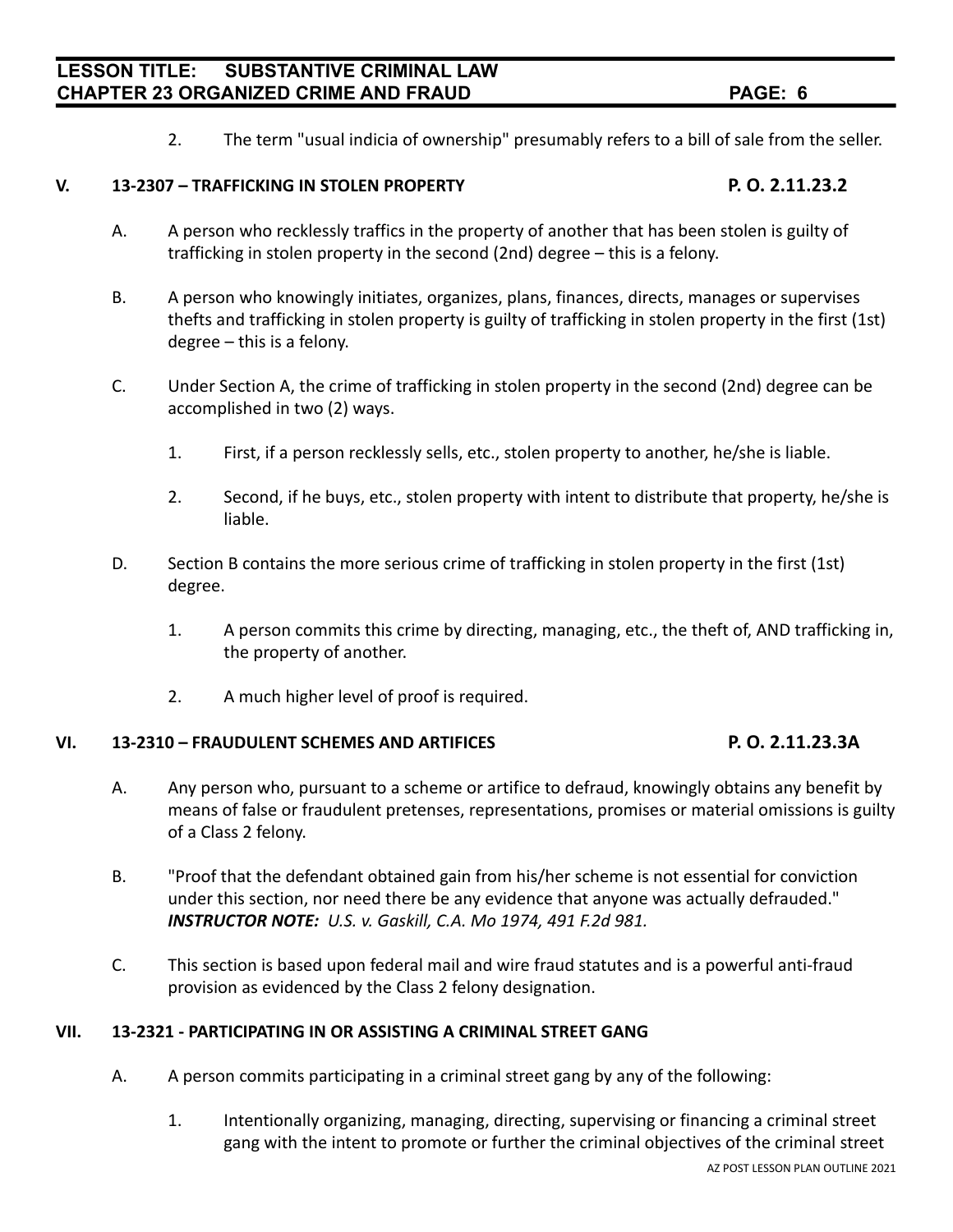gang.

- 2. Knowingly inciting or inducing others to engage in violence or intimidation to promote or further the criminal objectives of a criminal street gang.
- 3. Furnishing advice or direction in the conduct, financing or management of a criminal street gang's affairs with the intent to promote or further the criminal objectives of a criminal street gang.
- 4. Intentionally promoting or furthering the criminal objectives of a criminal street gang by inducing or committing any act or omission by a public servant in violation of the public servant's official duty.
- B. Criminal street gang member" means an individual to whom at least two of the following seven criteria indicate criminal street gang membership.
	- 1. Self-proclamation.
	- 2. Witness testimony or official statement.
	- 3. Written or electronic correspondence.
	- 4. Paraphernalia or photographs.
	- 5. Tattoos.
	- 6. Clothing or colors.
	- 7. Any other indicia of street gang membership.
- C. A person commits assisting a criminal street gang by committing any felony offense, whether completed or preparatory for the benefit of, at the direction of or in association with any criminal street gang.
- D. Participating in a criminal street gang is a class 2 felony.
- E. Assisting a criminal street gang is a class 3 felony.
- F. Use of a common name or common identifying sign or symbol shall be admissible and may be considered in proving the existence of a criminal street gang or membership in a criminal street gang.